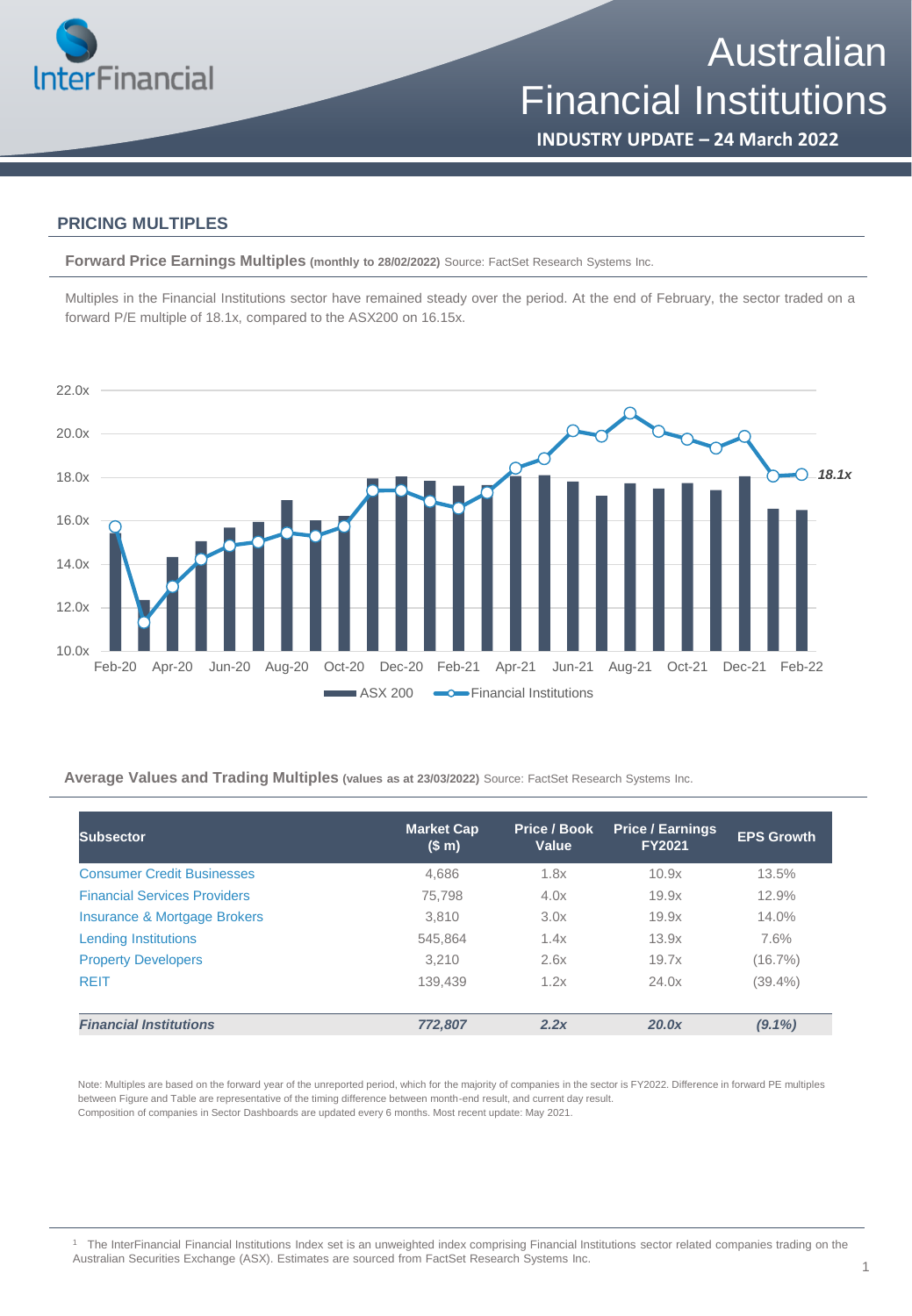

Australian Financial Institutions

**INDUSTRY UPDATE – 24 March 2022**

### **MERGER & ACQUISITION NEWS…**

#### **Resolution Life** Value: Not Disclosed **Resolution Life Australasia**, the Australia based provider of life insurance is to acquire the Australian Savings and Investments business of **AIA Group**, the Hong Kong (China) based provider of individual life, group life and medical, credit life and accident & health insurance together with a range of financial services. The terms of the deal were undisclosed. The transaction is subject to regulatory approvals & is expected to complete in 12 to 18 months. Value: AUD 24 m onsolidated **Consolidated Operations Group,** the Australia based provider of asset finance brokerage and **Operations Group** equipment finance services is to acquire through its subsidiary **Westlawn Finance**, the local engaged in personal insurance and business financial services 70% of **Equity-One Mortgage Fund**, the local funds management company. The consideration is 24m AUD. The transaction is **W**estlawn subject to satisfaction of customary closing conditions & is expected to complete on 1st March 2022. Value: Undisclosed **WILSONS Chancellor Portfolio Services**, a Sydney-based investment advisory business, has been acquired by **Wilsons**. Chancellor is believed to have more than AUD 500m in client funds under CHANCELLOR management. Value: AUD 70.06 m  $\circ$ ° $\circ$ **Australia & New Zealand Banking Group**, the Australia based commercial and investment POLLINATION banking group servicing retail, small business, corporate and institutional clients has invested  $^{\circ}$ °° through a Series B financing round in **Pollination Capital Partners**, the United Kingdom based advisory and investment company. Value: Undisclosed **BUSINESS ScotPac,** an Australian SME Financier, is set to acquire **Business Fuel**, a Brisbane, Australia-**EUEL** based fintech. Business Fuel, provides loans worth up to AUD 250,000 to small to medium-sized businesses through an online application process. Scotpac is owned by **Affinity Equity Partners.** Value: AUD 1.1bn **Brookfield Brookfield Asset Management**, the Canada-based asset management firm, through its subsidiary **Brookfield Business Partners**, has agreed to acquire **La Trobe Financial Services**, the Australia-based credit specialist from **Blackstone**. The consideration was \$1.1bn, which consist of cash and earnouts. The transaction is subject to customary closing conditions and .a Trobe regulatory approvals, including approval by Australia's Foreign Investment Review Board and is Blackstone financial expected to close in the second quarter of 2022. Value: Undisclosed **WT** FINANCIAL Synchron **WT Financial Group Limited** announced on 15 March that it entered an agreement to acquire 100% of the issued capital of Australia's largest privately-owned financial adviser group, **GROUP Synchronised Business Services Pty Ltd**



Value: AUD 481.5 m

**Zip Co** is to acquire **Sezzle**. The consideration was AUD 481.5m, based on an exchange ratio of 0.98 shares of Zip for every 1 share of Sezzle, valued at Zip's one day prior closing share price of AU\$ 2.21 per share. The transaction values Sezzle at AUD 450.4m including debt. The transaction is subject regulatory approvals and waivers, approval of Sezzle and Zip shareholders, antitrust approvals, and is expected to close in April 2022.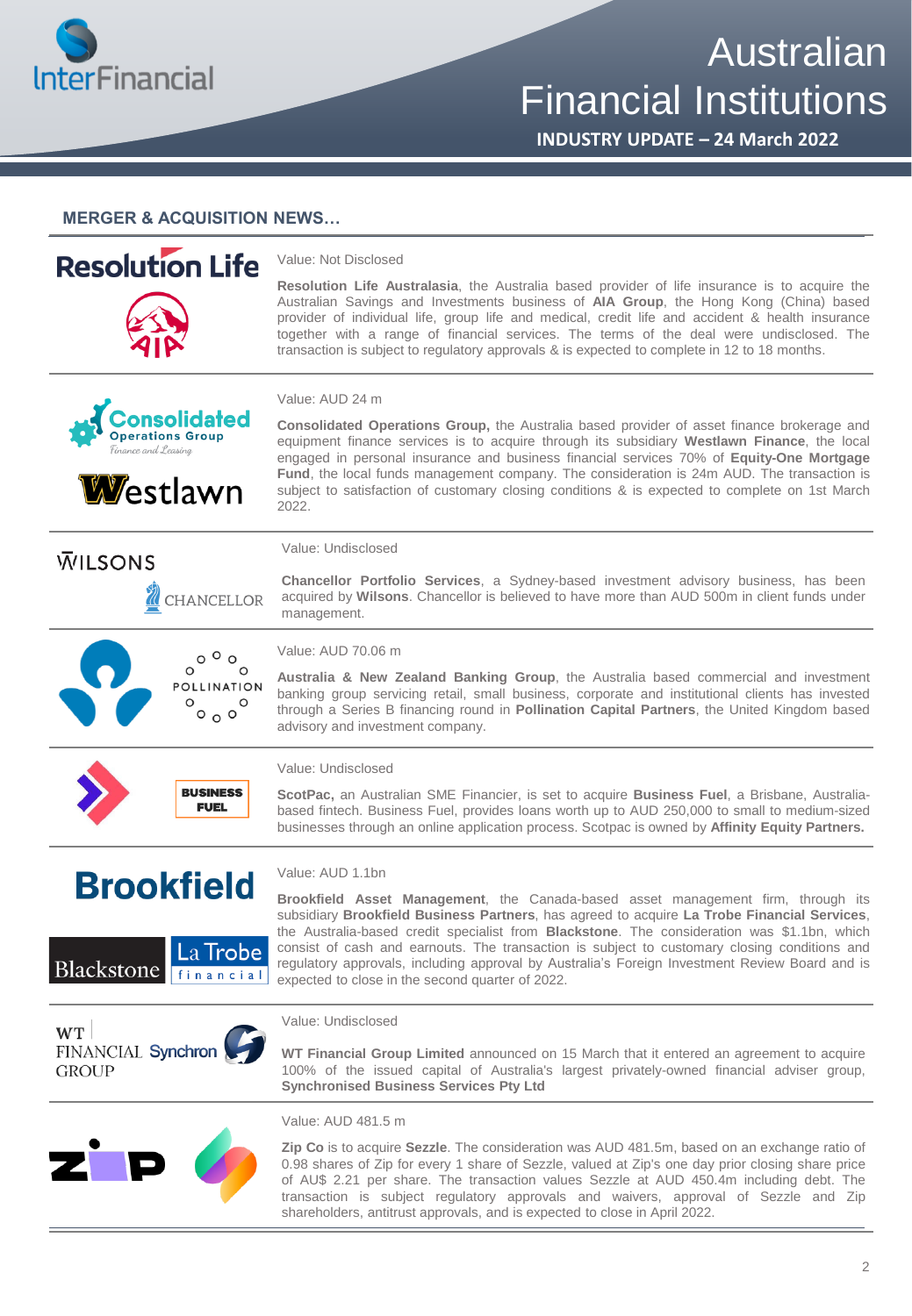

# Australian Financial Institutions

**INDUSTRY UPDATE – 24 March 2022**

### **INSTITUTIONAL INTELLIGENCE…**

- **BizPay**, an Australian 'buy now, pay later'/invoice financing business, is raising AUD 25m and plans to list on the ASX later this year.
- **Xpansiv**, an Australian ESG commodities exchange, plans to use the proceeds from its IPO to buy a large carbon registry business in the US.
- **Macquarie Group** is likely to join the race for **Westpac Banking Corp.'s** wealth platforms along with other suitor **KKR**
- **ScotPac**, an Australian business lender, is interested in **Humm Group's** commercial lending unit
- **WT Financial Group**, an Australian investment advice company, has announced that it sees potential for further acquisitions as industry disruption continues. .
- **Clime Investment Management**, the Australian-based investment advice company, is seeking to grow its wealth services through mergers and acquisitions. .
- **Australian Finance Group** (AFG), a mortgage broking and lending solutions provider, is continuing to assess acquisition opportunities.
- **Blackstone** is thought to be considering a deal involving **AMP's Collimate Capital** unit
- **Centrepoint Alliance**, the Australian investment advice company, is seeking to accelerate growth through acquisitions and strategic investments.
- **Perpetual**, an Australia-based wealth manager, is seeking to broaden its product and geographic reach through acquisitions.
- **Eureka Group**, an Australian owner and manager of low-cost rental retirement villages, is planning to pursue earningsaccretive acquisitions.
- **PSC Insurance Group**, the Australian insurance company, will continue to progress with a number of acquisition opportunities.
- **McMillan Shakespeare**, an Australian financial services and investment group, is eyeing mergers and acquisitions (M&A) opportunities in FY22.
- **Moomoo**, a California-based trading platform, could pursue acquisitions in Australia. Moomoo is well funded by its parent company **Futu** and would consider a range of strategic growth options.
- **Deterra Royalties**, an Australian resource royalties company, is seeking to optimise the use of debt funding for future acquisitions.
- **AUB Group**, an Australian risk and insurance management services business, has a strong pipeline of acquisition opportunities.
- Australian non-bank lender and broker **COG Financial Services** has established an AUD 31m acquisition finance facility
- **Tyro Payments**, an Australian financial technology and EFTPOS (Electronic Funds Transfer at Point of Sale) company, is eyeing bolt-on acquisitions in order to add capabilities, leverage platform and/or gain scale.
- **Sequoia Financial Group**, a Sydney-based Australian integrated financial services company, is on the look-out for acquisitions to scale or add value to its existing direct-to-consumer businesses.
- Australian consumer credit provider **Cash Bridge** could consider working with external investors, private equity firms in particular, to support its growth plans.